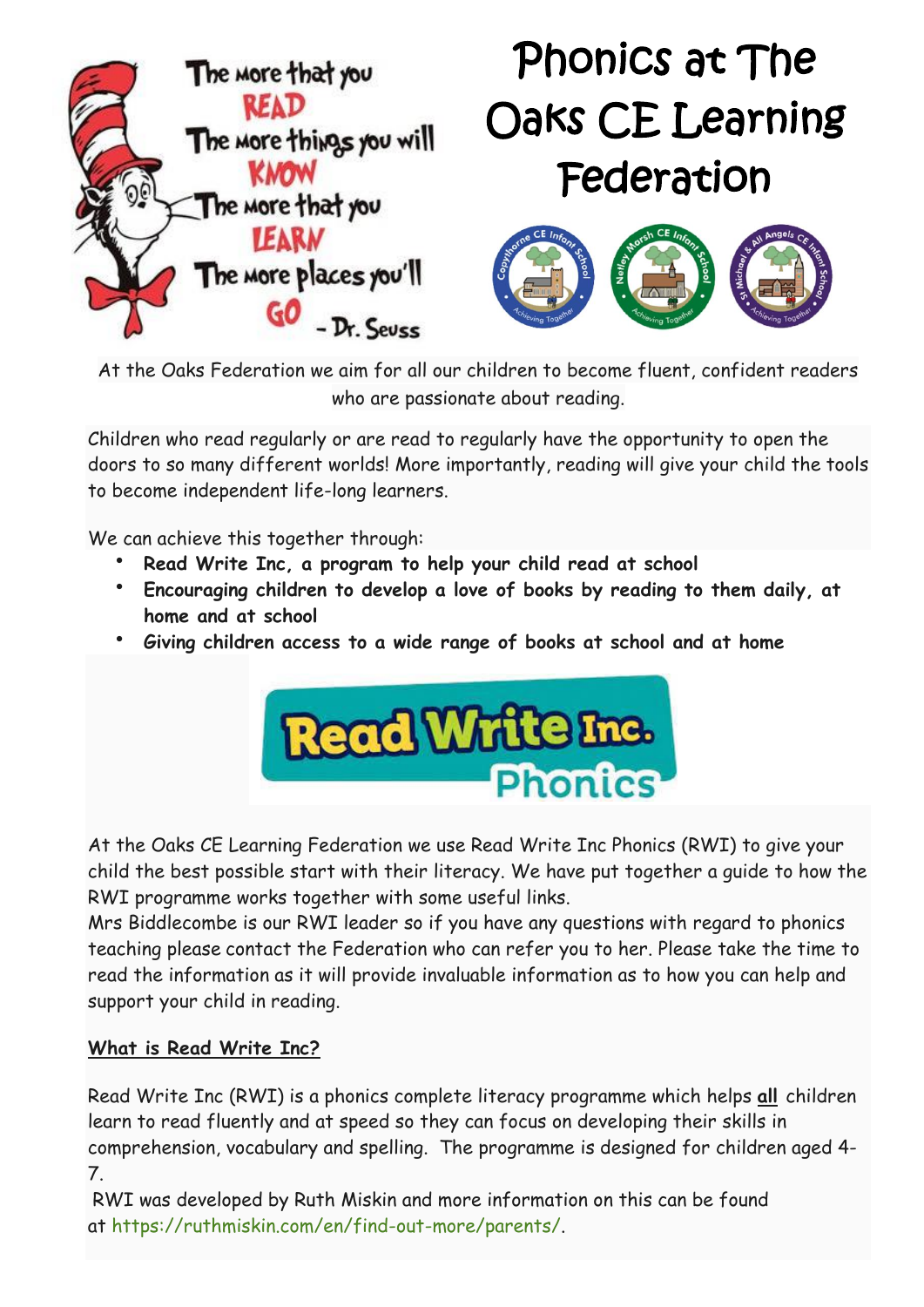## **How will RWI be taught?**

All children are assessed regularly by their class teacher so they work with children at the same level. This allows complete participation in lessons.

Phonics is taught as a discrete lesson. Children will have at least four discrete phonics sessions each week.

## **Reception**

In Reception all children will learn how to 'read' the sounds in words and how those sounds can be written down.

## *Reading*

The children:

- learn 44 sounds and the corresponding letters/letter groups using simple picture prompts – see below
- learn to read words using Fred talk and sound blending
- read from a range of storybooks and non-fictions books matched to their phonic knowledge
- work well with partners
- develop comprehension skills in stories by answering 'Find It' and 'Prove It' discussion questions

# *Writing*

The children:

- learn to write and form the letters/letter groups which represent the 44 sounds with the help of fun phrases
- learn to write words by using Fred Talk
- learn to build sentences by practising sentences out loud before they write

# *Talking*

The children

- They work in pairs so that they:
- answer every question
- practise every activity with their partner
- take turns in talking and reading to each other
- develop ambitious vocabulary

## **Year One & Year Two**

Children follow the same format as Reception but will work on complex sounds and read books appropriate to their reading level. Daily sessions of RWI phonics last for20 minutes.

## **Five key principles underpin the teaching in all** *Read Write Inc***. sessions:**

**Purpose** – know the purpose of every activity and share it with the children, so they know the **one** thing they should be thinking about

**Participation** – ensure every child participates throughout the lesson. Partnership work is fundamental to learning

**Praise** – ensure children are praised for effort and learning, not ability

**Pace** – teach at an effective pace and devote every moment to teaching and learning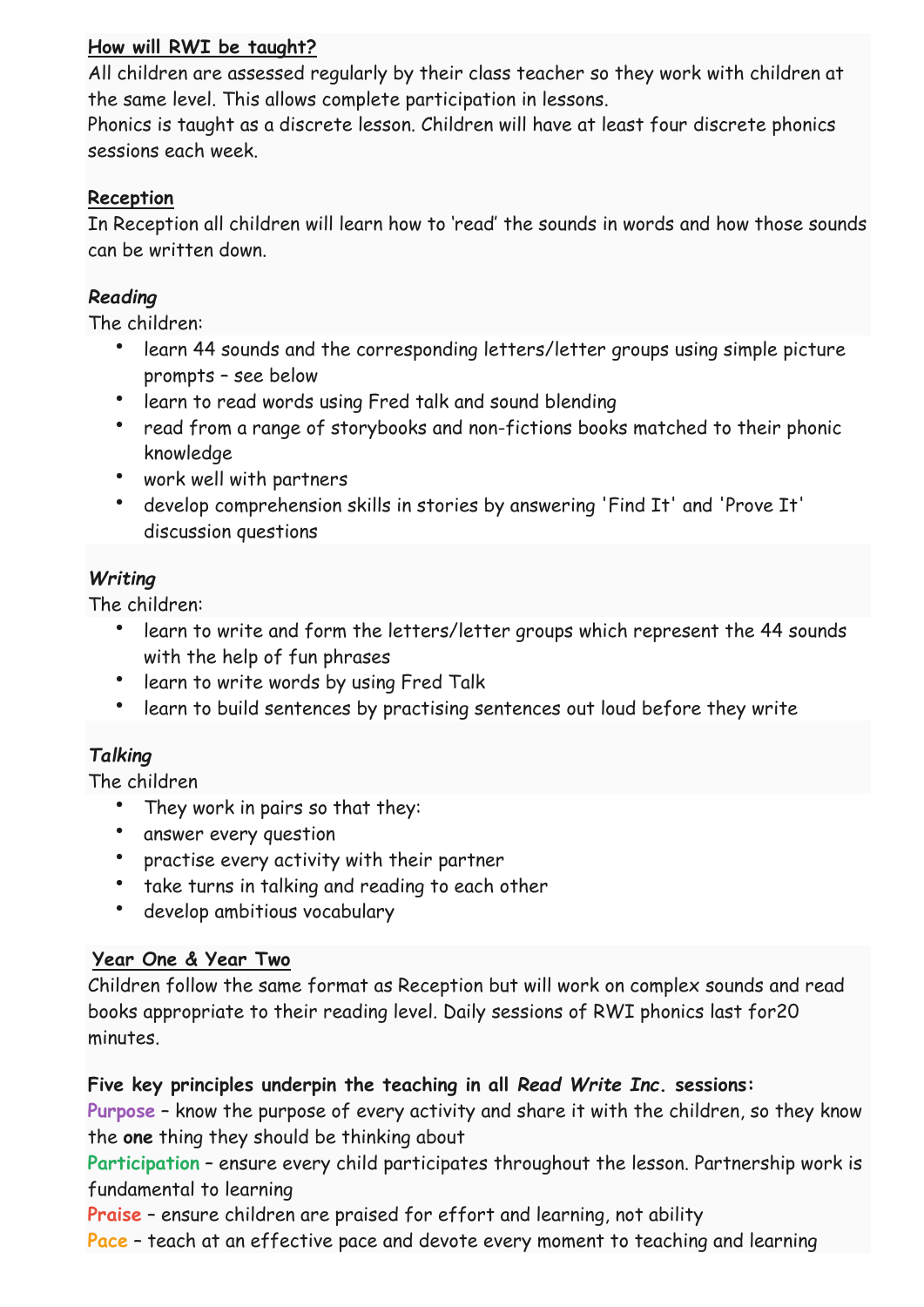**Passion** – be passionate about teaching so children can be engaged emotionally.

#### **Children will be taught how to read as follows:**

Before you start to teach your child, practise saying the sounds below. These are the sounds we use to speak in English.

#### **Fred Talk**

We use **pure sounds** ('m' not' muh','s' not 'suh', etc.) so that your child will be able to blend the sounds into words more easily. Watch the Sound [Pronunciation](https://www.oxfordowl.co.uk/for-home/reading-owl/find-a-book/read-write-inc-phonics--1/phonics-pure-sounds-video) Guide video to help you.



At school we use a puppet called Fred who is an expert on sounding out words! we call it, 'Fred Talk'. E.g. m-o-p, c-a-t, m-a-n, sh-o-p, b-l-a-ck.

The following video is an example of blending sounds with Fred. [https://www.youtube.com/watch?v=dEzfpod5w\\_Q](https://www.youtube.com/watch?v=dEzfpod5w_Q)

**The children are taught the sounds in 3 sets.**

#### **Step 1:**

**Set 1 Sounds** are taught in the following order together with rhymes to help children form the letters correctly and instantly recognise sounds ready for blending.

| Set 1        |                                                                                       |  |  |  |
|--------------|---------------------------------------------------------------------------------------|--|--|--|
| Sound        | Rhyme                                                                                 |  |  |  |
| $\mathsf{m}$ | Down Maisie then over the two mountains. Maisie, mountain, mountain.                  |  |  |  |
| a            | Round the apple, down the leaf.                                                       |  |  |  |
| S            | Slide around the snake                                                                |  |  |  |
| $\mathsf{d}$ | Round the dinosaur's back, up his neck and down to his feet.                          |  |  |  |
| $\ddagger$   | Down the tower, across the tower,                                                     |  |  |  |
| i            | Down the insects body, dot for the head.                                              |  |  |  |
| n            | Down Nobby and over the net.                                                          |  |  |  |
| p            | Down the plait, up and over the pirates face.                                         |  |  |  |
| 9            | Round the girls face, down her hair and give her a curl                               |  |  |  |
| $\bullet$    | All around the orange                                                                 |  |  |  |
| $\mathbf c$  | Curl around the caterpillar                                                           |  |  |  |
| $\mathbf k$  | Down the kangaroos body, tail and leg                                                 |  |  |  |
| u            | Down and under the umbrella, up to the top and down to the puddle                     |  |  |  |
| b            | Down the laces, over the toe and touch the heel                                       |  |  |  |
| f            | Down the stem and draw the leaves                                                     |  |  |  |
| e            | Slice into the egg, go over the top, then under the egg                               |  |  |  |
|              | Down the long leg                                                                     |  |  |  |
| h            | Down the horse's head to the hooves and over his back                                 |  |  |  |
| sh           | Slither down the snake, then down the horse's head to the hooves and over his<br>back |  |  |  |
| r            | Down the robot's back, then up and curl                                               |  |  |  |
|              | Down his body, curl and dot                                                           |  |  |  |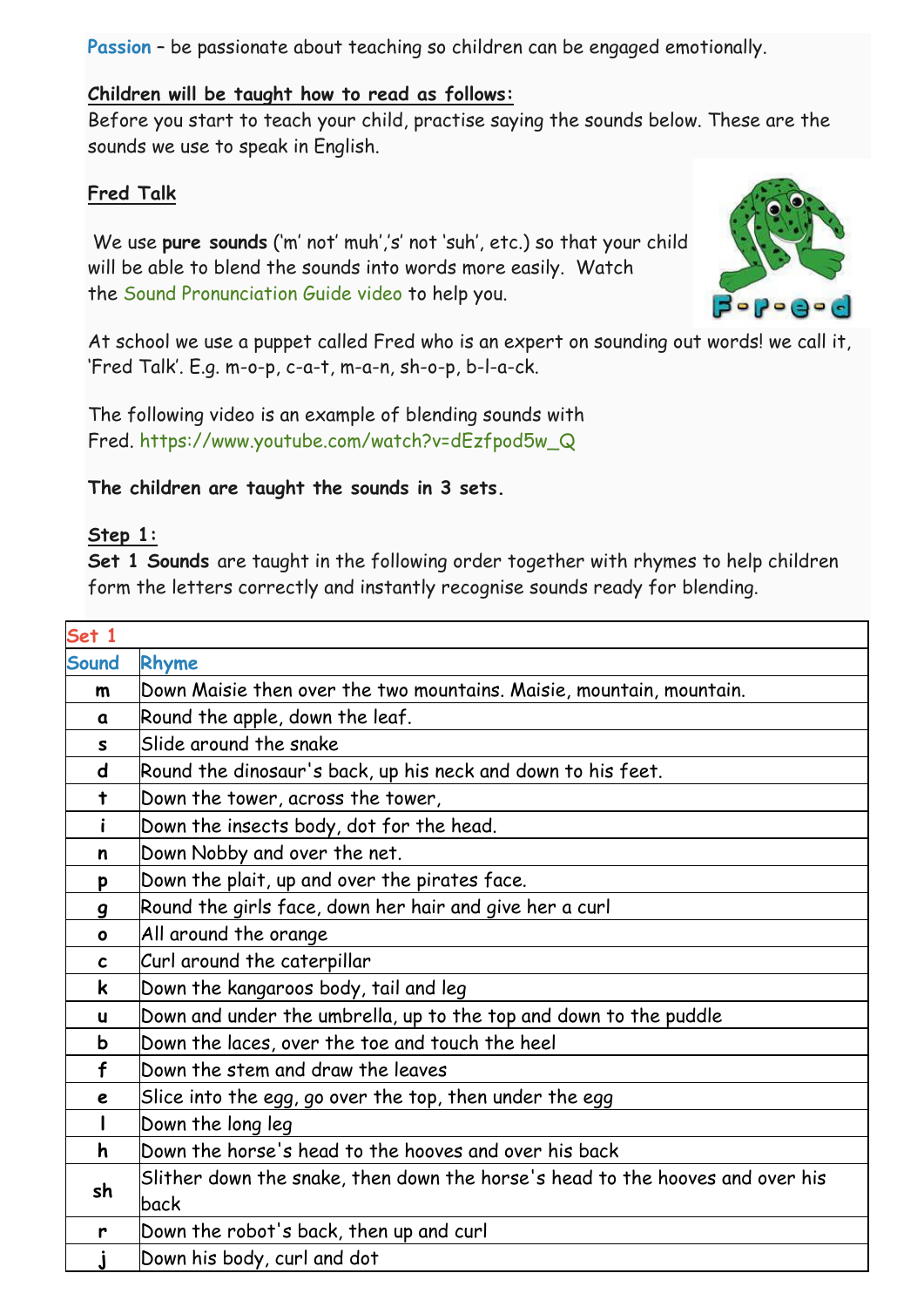| v                         | Down a wing, up a wing                                                               |
|---------------------------|--------------------------------------------------------------------------------------|
|                           | Down a horn, up a horn and under the yak's head.                                     |
| W                         | Down, up, down, up the worm.                                                         |
| th                        | Down the tower, across the tower, then down the horse's head to the hooves and       |
|                           | over his back                                                                        |
| z                         | $Z$ ig-zag-zig, down the zip.                                                        |
| ch                        | Curl around the caterpillar, , then down the horse's head to the hooves and over his |
|                           | back                                                                                 |
| qu                        | Round the queen's head, up to her crown, down her hair and curl                      |
| $\boldsymbol{\mathsf{x}}$ | Cross down the arm and leg and cross the other way                                   |
| ng                        | A thing on a string                                                                  |
| nk                        | I think I stink                                                                      |

#### **We do not use letter names at this early stage.**

Children will also use pictures for each sound to help recognise the sound and then form the shape of the sound.



#### **Step 2:**

The children are then taught **Set 2 Sounds** - the long vowels. When they are very confident with all of set 1 and 2 they are taught **Set 3 Sounds.**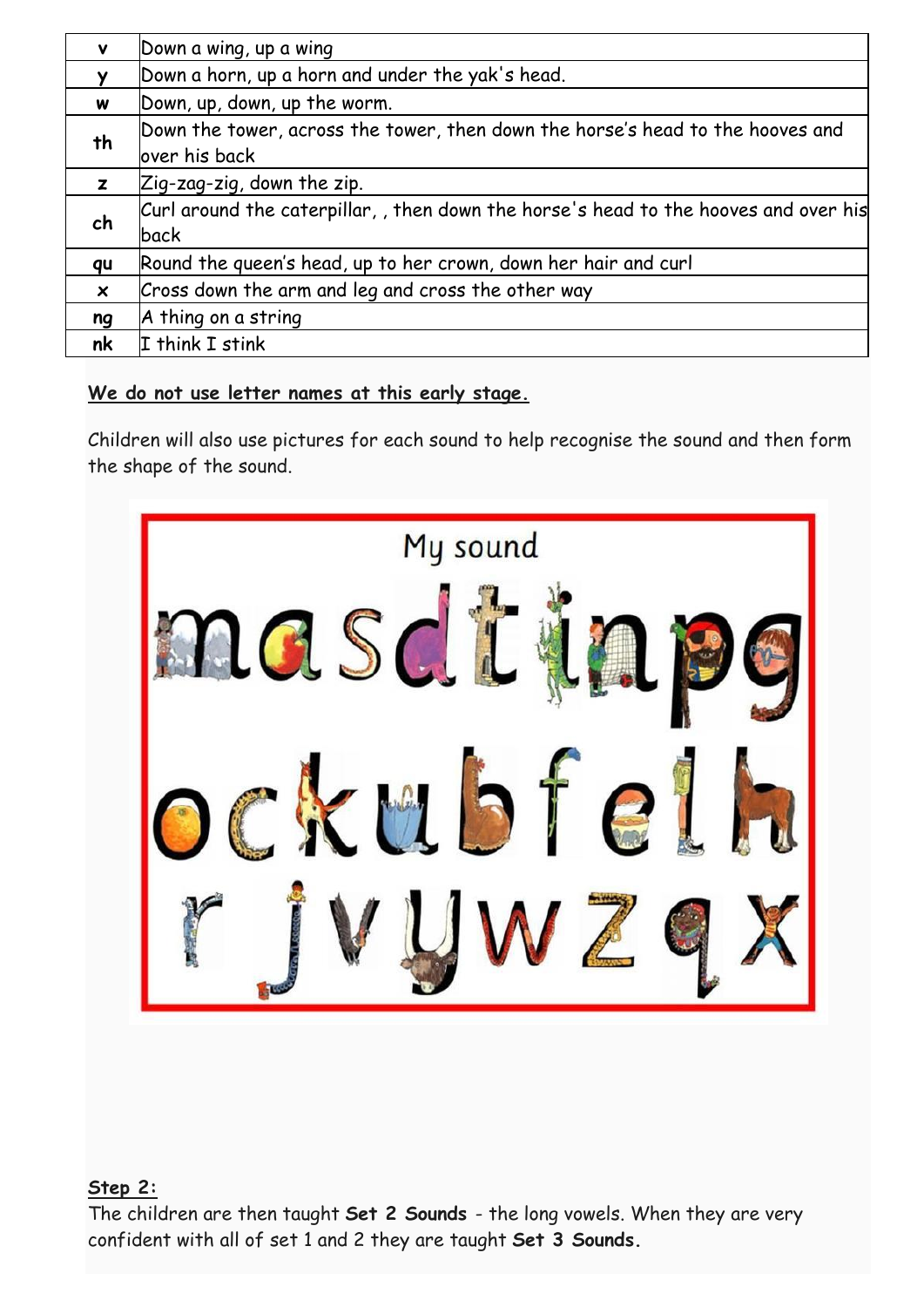| Long vowel sound | Set 2 Speed Sound cards<br><b>Teach these first</b> | Set 3 Speed Sound cards |                       |
|------------------|-----------------------------------------------------|-------------------------|-----------------------|
| ay               | ay: may I play                                      | a-e: make a cake        | ai: snail in the rain |
| ee               | ee: what can you see                                | ea: cup of tea          | e: he me we she be    |
| igh              | ligh: fly high                                      | i-e: nice smile         |                       |
| ow               | ow: blow the snow                                   | o-e: phone home         | ao: goat in a boat    |
| 00               | 00: poo at the zoo                                  | u-e: huge brute         | ew: chew the stew     |
| 00               | oo: look at a book                                  |                         |                       |
| ar               | ar: start the car                                   |                         |                       |
| or               | or: shut the door                                   | aw: yawn at dawn        |                       |
| air              | air: that's not fair                                | are: share and care     |                       |
| ir               | ir: whirl and twirl                                 | ur: nurse for a purse   | er: a better letter   |
| ou               | ou: shout it out                                    | ow: brown cow           |                       |
| оу               | oy: toy for a boy                                   | oi: spoil the boy       |                       |
| ire              |                                                     | lire: fire fire!        |                       |
| ear              |                                                     | ear: hear with your ear |                       |
| ure              |                                                     | ure: sure it's pure?    |                       |

#### **Nonsense words (Alien words)**



As well as learning to read and blend real words children will have plenty of opportunities to apply their sound recognition skills on reading 'Nonsense words'. These words will also feature heavily in the Year One Phonics Screening check in the summer term.

#### **Step 3:**

Children will be introduced to 'Ditty books' when they successfully begin to read single words. The short vowels should be kept short and sharp:

Children use sound-blending (Fred Talk) to read short ditties. They will bring these home once they have read and discussed the book in class. Children will then be challenged to use their developing phonic knowledge to write short sentences.

Within all the books children will have **red** and **green** words to learn to help them to become speedy readers. **Red** words are words that are not easily decodable and challenge words to extend children's vocabulary. **Green** words are linked to the sounds they have been learning as well as the books they read.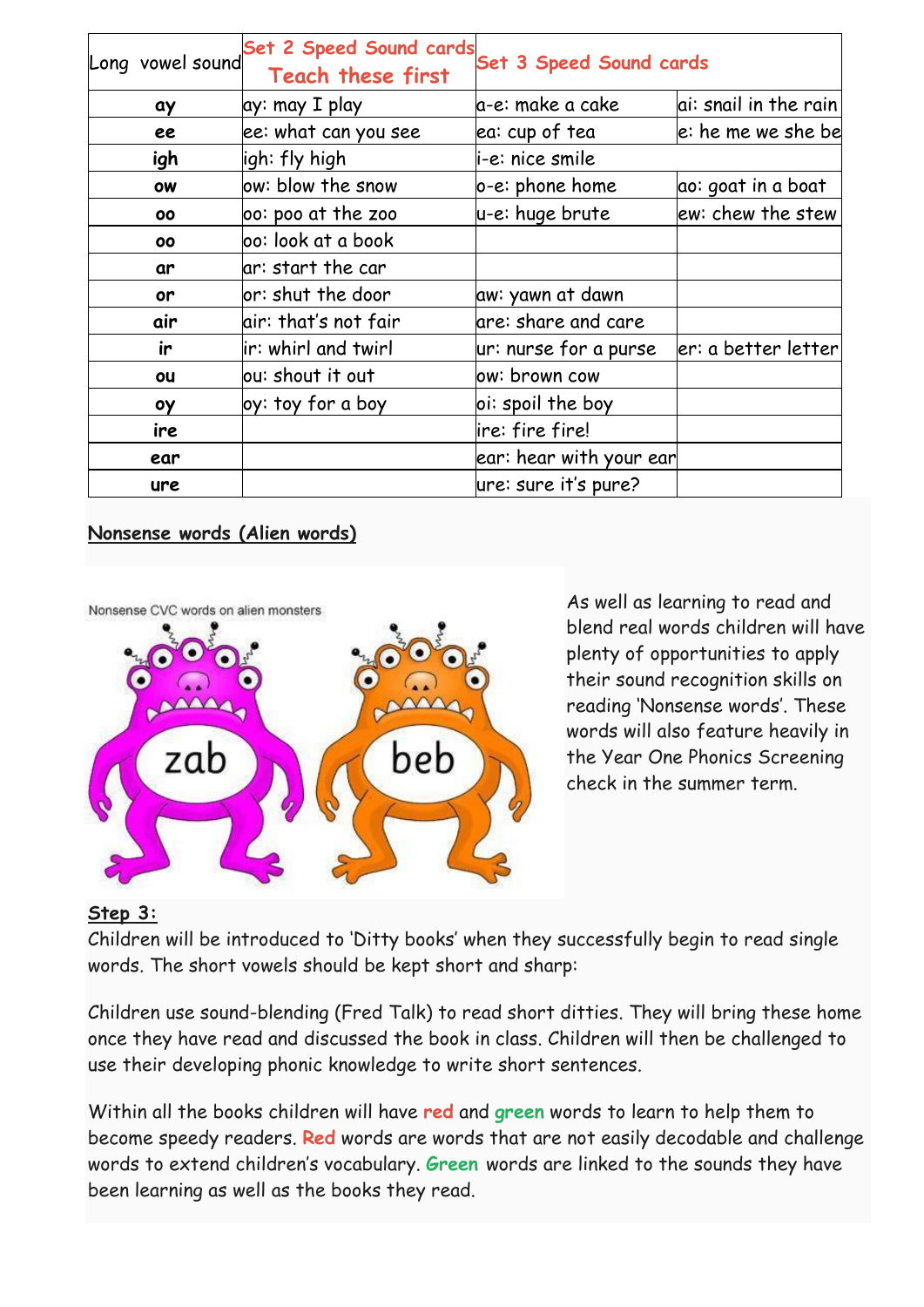|      | <b>Books</b>       |   |
|------|--------------------|---|
|      | Red Ditty 1-10     |   |
|      | <b>Green 1-10</b>  |   |
|      | <b>Purple 1-10</b> |   |
| Dots | Pink 1-10          | Ć |
|      | <b>Orange 1-12</b> |   |
|      | Yellow 1-10        |   |
| and  | <b>Blue 1-10</b>   | Ć |
|      | <b>Grey 1-13</b>   | r |
|      |                    |   |

|     | 1.8<br>at<br>$\ddot{\phantom{a}}$ | $1.8^\circ$<br>mad        |
|-----|-----------------------------------|---------------------------|
|     | 11<br>sad<br>.                    | $1.1$<br>dad<br>$\bullet$ |
| 10s | X, Y<br>sat                       | 1.5<br>mat<br>$\bullet$   |

and dashes represent the sound each letter makes.

During the RWI session children will read the book three times at each new reading they will have plenty of opportunities to practise using their developing comprehension skills. You may have heard your child talking about '**hold, edit or build a sentence'.**

**Hold a sentence** is an activity that encourages children to remember a whole sentence while focusing on spelling and punctuation.



Children will use 'Fred fingers' to first sound out a word before they write it down. This way of teaching spellings allows children to use Fred fingers whenever they get stuck with spelling a word. Children pinch each sound on fingers before writing the word.

**Order of Story books:** Children will follow the order listed below.



If you have any other questions about RWI, please see your class teacher or Mrs Biddlecombe.